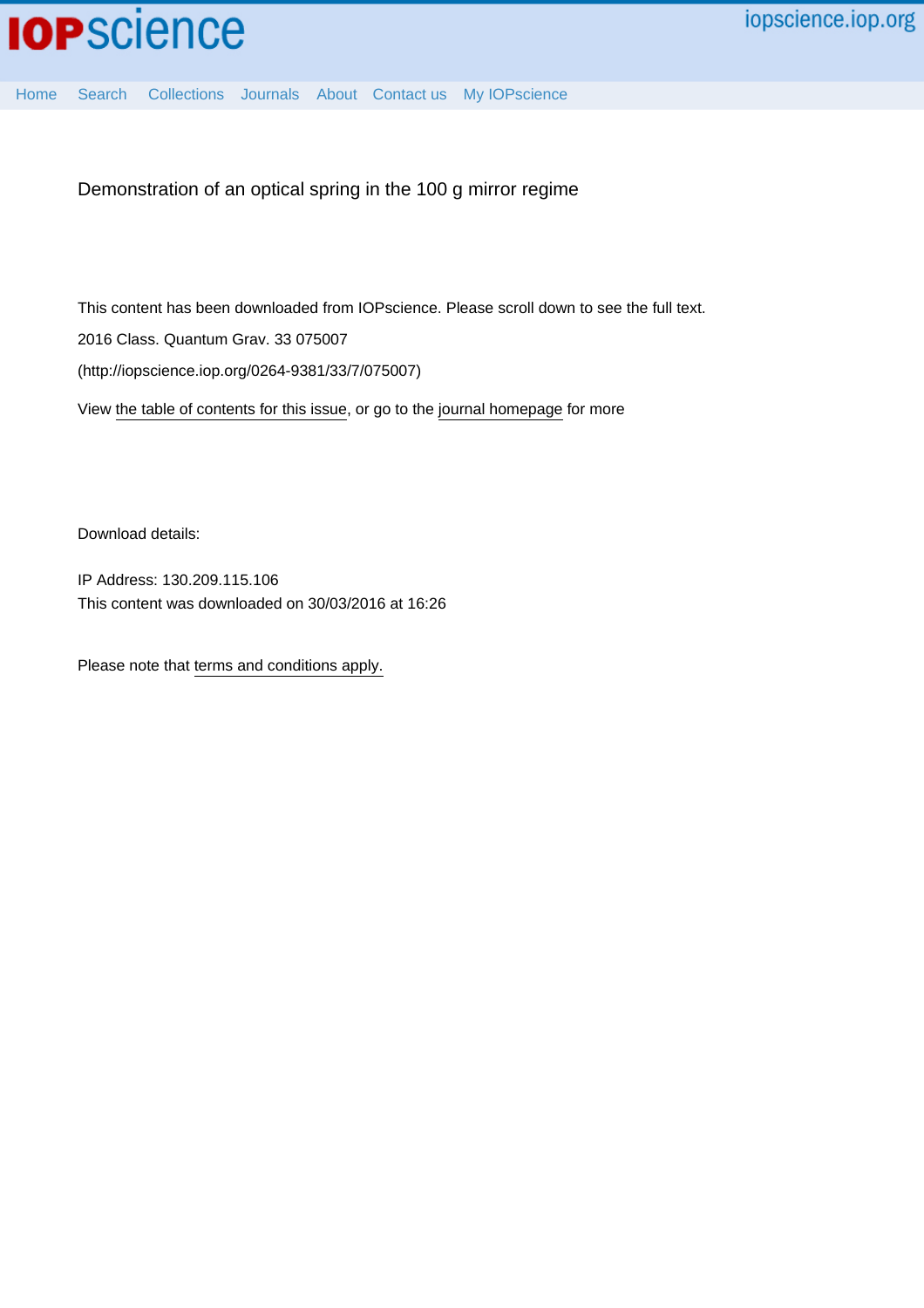Class. Quantum Grav. 33 (2016) 075007 (8pp) [doi:10.1088](http://dx.doi.org/10.1088/0264-9381/33/7/075007)/0264-9381/33/7/075007

# Demonstration of an optical spring in the 100g mirror regime

# M P Edgar, J Macarthur, B W Barr, S Hild, S Huttner, B Sorazu and K A Strain

SUPA, School of Physics and Astronomy, The University of Glasgow, Glasgow, G12 8QQ, UK

E-mail: [j.macarthur.1@research.gla.ac.uk](mailto:j.macarthur.1@research.gla.ac.uk)

Received 16 September 2015, revised 9 November 2015 Accepted for publication 8 December 2015 Published 7 March 2016



### Abstract

Optical rigidity will play an important role in future generations of gravitational wave (GW) interferometers which employ high laser power in order to reach and exceed the standard quantum limit. Several experiments have demonstrated the optical spring effect for very low weight mirror masses. In this paper we extend this to a mass and frequency regime more directly applicable to GW detectors. Using a 100 g end mirror mass we demonstrate an optical spring resonant at 500 Hz and a stiffness of  $9.4 \times 10^5$  N m<sup>-1</sup>. The 100 g to 1 kg mass regime may also be useful for the application as a readout mirror for optical bar or optical lever configurations.

Keywords: optical spring, interferometry, gravitational wave

(Some figures may appear in colour only in the online journal)

# 1. Introduction

The first generation of laser-interferometric gravitational wave (GW) detectors (LIGO [[1](#page-7-0)], Virgo [[2](#page-7-1)], GEO 600 [[3](#page-7-2)] and Tama [[4](#page-7-3)]) have successfully demonstrated the long-term operation km-scale Michelson interferometers, delievering observational data of unpreceeded strain sensitivity. The next generation of GW detectors is currently under construction and commissioning (advanced LIGO [[5](#page-7-4)], GEO–HF [[6](#page-7-5)], KAGRA [[7](#page-7-6)] and advanced Virgo [[8](#page-8-0)]) and is expected to achieve about a ten-fold increased sensitivity. Over most of their frequency



Original content from this work may be used under the terms of the [Creative Commons](http://creativecommons.org/licenses/by/3.0) [Attribution 3.0 licence](http://creativecommons.org/licenses/by/3.0). Any further distribution of this work must maintain attribution to the author(s) and the title of the work, journal citation and DOI.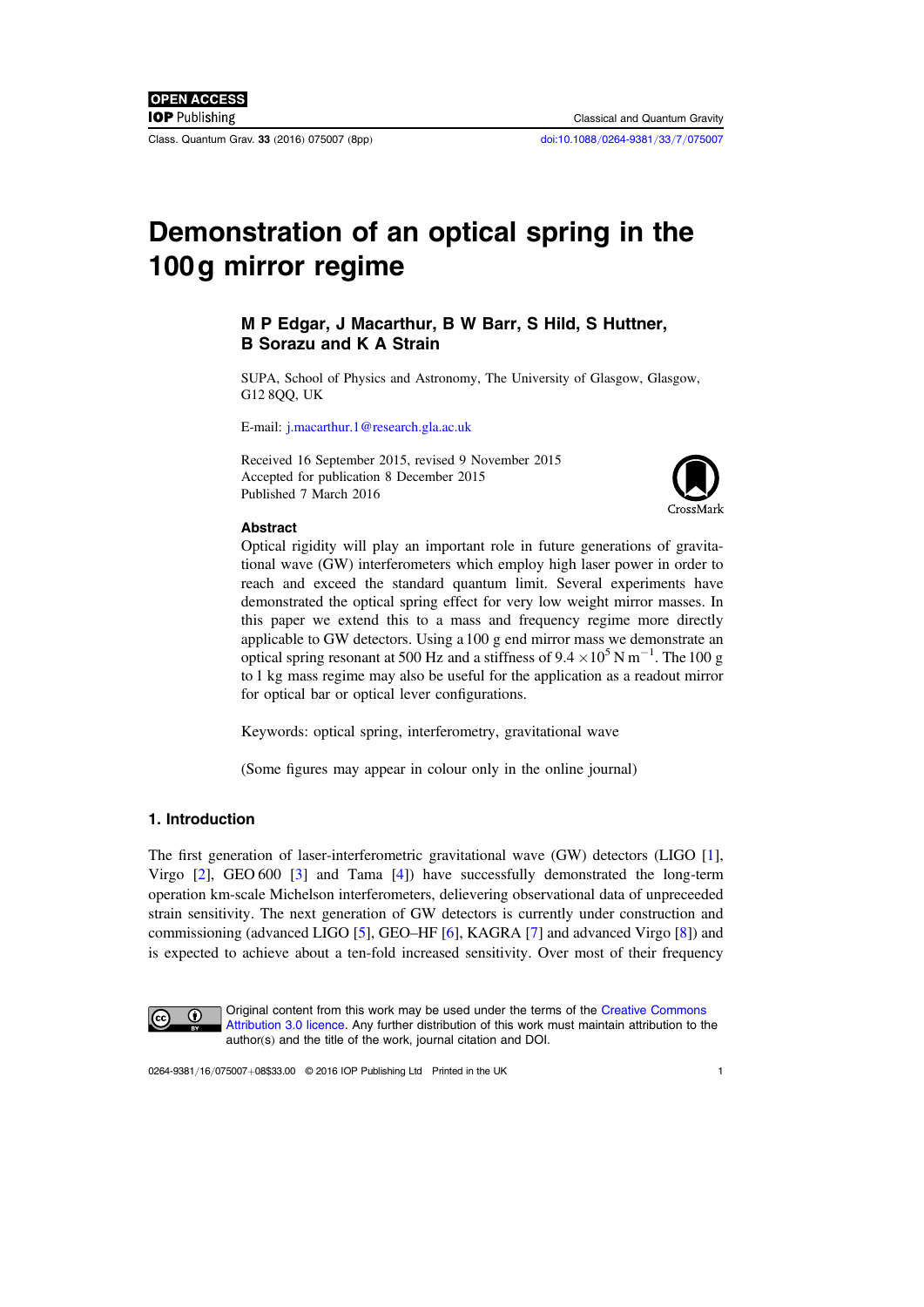range these advanced instruments will be limited by so-called quantum noise, which consists of photon shot noise at the high-frequency end and photon radiation pressure noise at the low frequency of the observing band.

Optical spring techniques [[9](#page-8-1)] have various applications in further reducing quantum noise, and in the long term future even in surpassing the standard quantum limit (SQL) [[10](#page-8-2)]. Detuned signal recycling [[11](#page-8-3)] produces an optical spring, and the resulting change to the opto–mechanical dynamics of the interferometer provides one example of how the SQL may be beaten [[12](#page-8-4)]. Such an optical spring resonance with detuned signal recycling was observed at the Caltech 40 m prototype [[13](#page-8-5)]. Other interferometer topologies based on the principle of optical rigidity include optical bar  $[14]$  $[14]$  $[14]$ , optical lever  $[15]$  $[15]$  $[15]$  and local readout configurations [[16](#page-8-8)]. All of these techniques are currently under consideration [[17](#page-8-9), [18](#page-8-10)] for upgrades of Advanced LIGO or third generation observatories such as ET [[19,](#page-8-11) [20](#page-8-12)].

In this article we describe the demonstration of an optical spring in a three-mirror coupled cavity. Our experiments extend the range in which optical springs have been demonstrated for Fabry–Pérot cavities, from 1 g [[21](#page-8-13)] up to a mass range of 100 g and to a 10 m prototypesystem scale, bringing it therefore one step closer to application in future GW observatories.

#### 2. Optical spring generation

To observe opto–mechanical coupling between the mirrors of an optical cavity, the radiation pressure force exerted by the internal cavity field must be comparable to, or greater than, the mechanical restoring force of the pendulums [[9](#page-8-1)]. Since the radiation pressure force is inherently weak, this requires high-finesse cavities to maximise the amount of stored light. In our system two cavities were combined in a three-mirror coupled cavity configuration, analogous to that of the power recycling and arm cavities used in GW detectors, to form a coupled system of high-finesse and allowing high power build up in the 'arm cavity (AC)' (see figure [1](#page-3-0)).

<span id="page-2-0"></span>As the stored light in a three mirror coupled cavity interacts with the mirrors, it imparts a radiation pressure force and modifies the dynamics of the suspended mirrors. We relate the cavity length, or more specifically its detuning, to the optical power with coupling considered to be optimal when there is maximum power in the AC. The steady power in the AC  $P_0$  is given by

$$
P_0 = \left| \frac{\tau_c}{1 + \rho_c \rho_{ab} e^{-2i\varphi}} \right|^2 \left( \frac{\tau_a}{1 - \rho_a \rho_b} \right)^2 P_{\text{laser}}, \tag{1}
$$

where  $\tau_{(c,a)}$  are the transmission efficiencies of the recycling mirror and input cavity mirror respectively,  $\rho_{(c,a,b)}$  are the reflection efficiencies of the recycling mirror, input and end cavity mirrors respectively,  $\rho_{ab}$  is the static reflectivity of the cavity as seen by the incoming light, defined by

$$
\rho_{ab} = \rho_a - \frac{\tau_a^2 \rho_b e^{-2i\varphi}}{1 - \rho_a \rho_b e^{-2i\varphi}}
$$
\n(2)

and  $P_{\text{laser}}$  is the laser power impinging on the recycling cavity mirror. If we arrange that the recycling cavity is exactly on resonance and held such that the power recycling cavity resonance condition is decoupled from the AC resonance  $[25]$  $[25]$  $[25]$ , equation ([1](#page-2-0)) can then be expressed in terms of the AC detuning  $\theta$ , as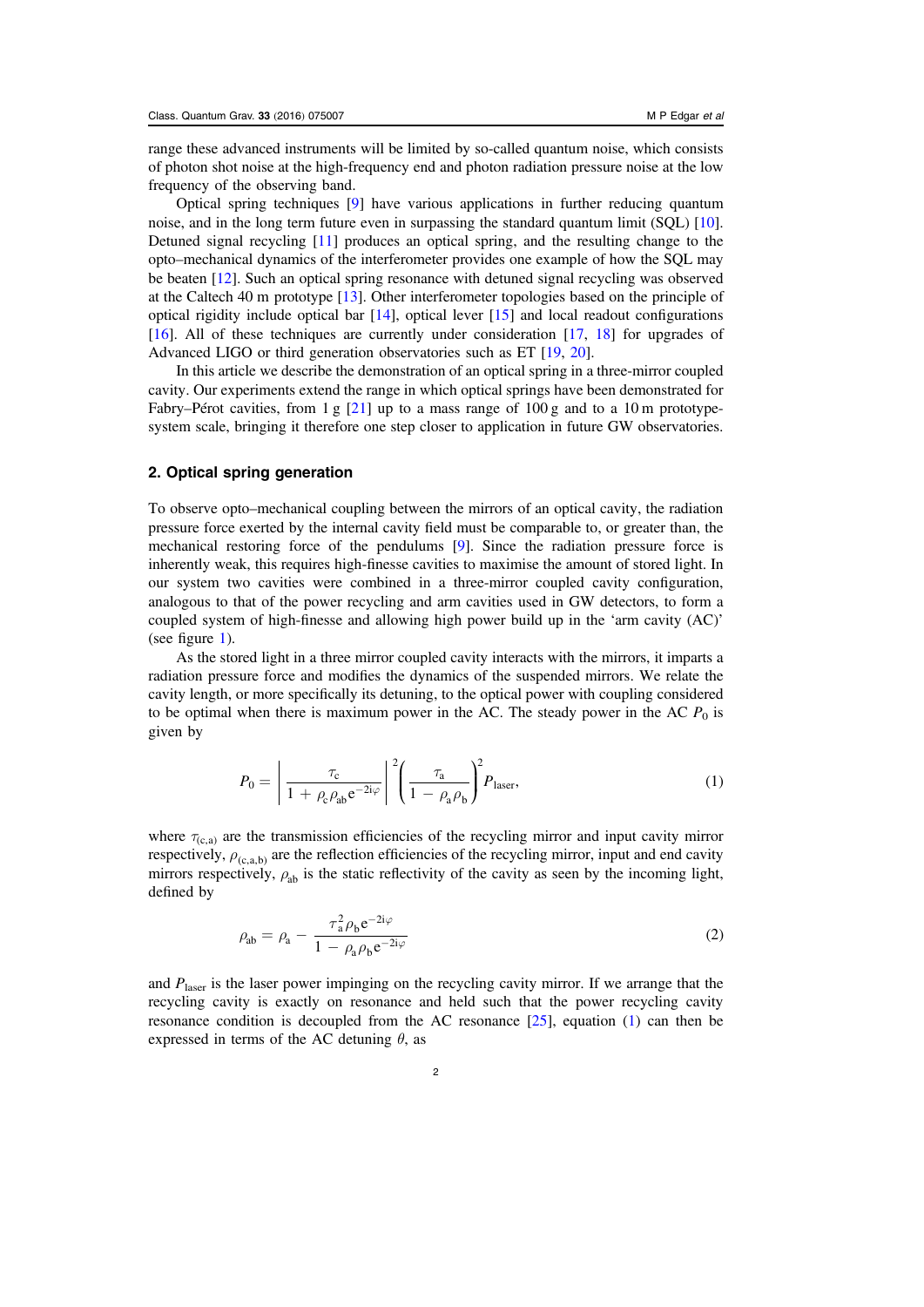<span id="page-3-0"></span>

Figure 1. Schematic diagram of two co-aligned cavities.

<span id="page-3-1"></span>Table 1. System properties for the Glasgow 10 m prototype in the optical spring experiment. Mirror reflectivity and transmission values are based on specification from manufacture along with confirmation from modelling during experimental setup with measurements of cavity finesse and transmitted light power.

| Parameter                                                                                                | Value             | Description                   |
|----------------------------------------------------------------------------------------------------------|-------------------|-------------------------------|
|                                                                                                          | 0.04950           | Recycling mirror transmission |
|                                                                                                          | 0.01228           | Input mirror transmission     |
|                                                                                                          | 0.00002           | End mirror transmission       |
|                                                                                                          | 0.95045           | Recycling mirror reflectivity |
|                                                                                                          | 0.98772           | Input mirror reflectivity     |
| $\tau_{c}^{2}$<br>$\tau_{a}^{2}$<br>$\tau_{b}^{2}$<br>$\rho_{c}^{2}$<br>$\rho_{a}^{2}$<br>$\rho_{b}^{2}$ | 0.99994           | End mirror reflectivity       |
| $M_{c}$                                                                                                  | $1.5 \text{ kg}$  | Recycling mirror mass         |
| $M_{\rm a}$                                                                                              | $2.7 \text{ kg}$  | Input mirror mass             |
| $M_{h}$                                                                                                  | $0.1 \text{ kg}$  | End mirror mass               |
| $L_{\rm RC}$                                                                                             | 5.16 m            | Recycling cavity length       |
| $L_{AC}$                                                                                                 | 9.87 m            | Arm length                    |
| $\gamma_{\rm RC}$                                                                                        | 29.05 MHz         | Recycling cavity linewidth    |
| $\gamma_{AC}$                                                                                            | 31.88 kHz         | Arm cavity linewidth          |
| $P_{\text{laser}}$                                                                                       | 0.15W             | Input power                   |
| $\lambda$                                                                                                | $1064 \text{ nm}$ | Laser light wavelength        |

$$
P_0 = g_{ca}^2 g_{ab}^2 P_{laser} \frac{1}{1 + F_c \sin^2 \theta},
$$
\n(3)

where  $F_c$  is the coefficient of finesse for the coupled cavity system and  $g_{ca}$  and  $g_{ab}$  are the amplitude gains of the recycling and arm cavities respectively. The recycling cavity can thus be considered simply as an additional source of power gain and the system is reduced in complexity such that the optomechanical coupling behaves like that of a simple cavity.

Such systems have been considered in detail  $[9, 26]$  $[9, 26]$  $[9, 26]$  $[9, 26]$  $[9, 26]$  and the dynamics of a detuned cavity of linewidth,  $\gamma$ , are well known. The quasi-static optical spring constant for such systems (where the optical spring frequency is  $f_{opt} \ll \gamma$ ), can be defined as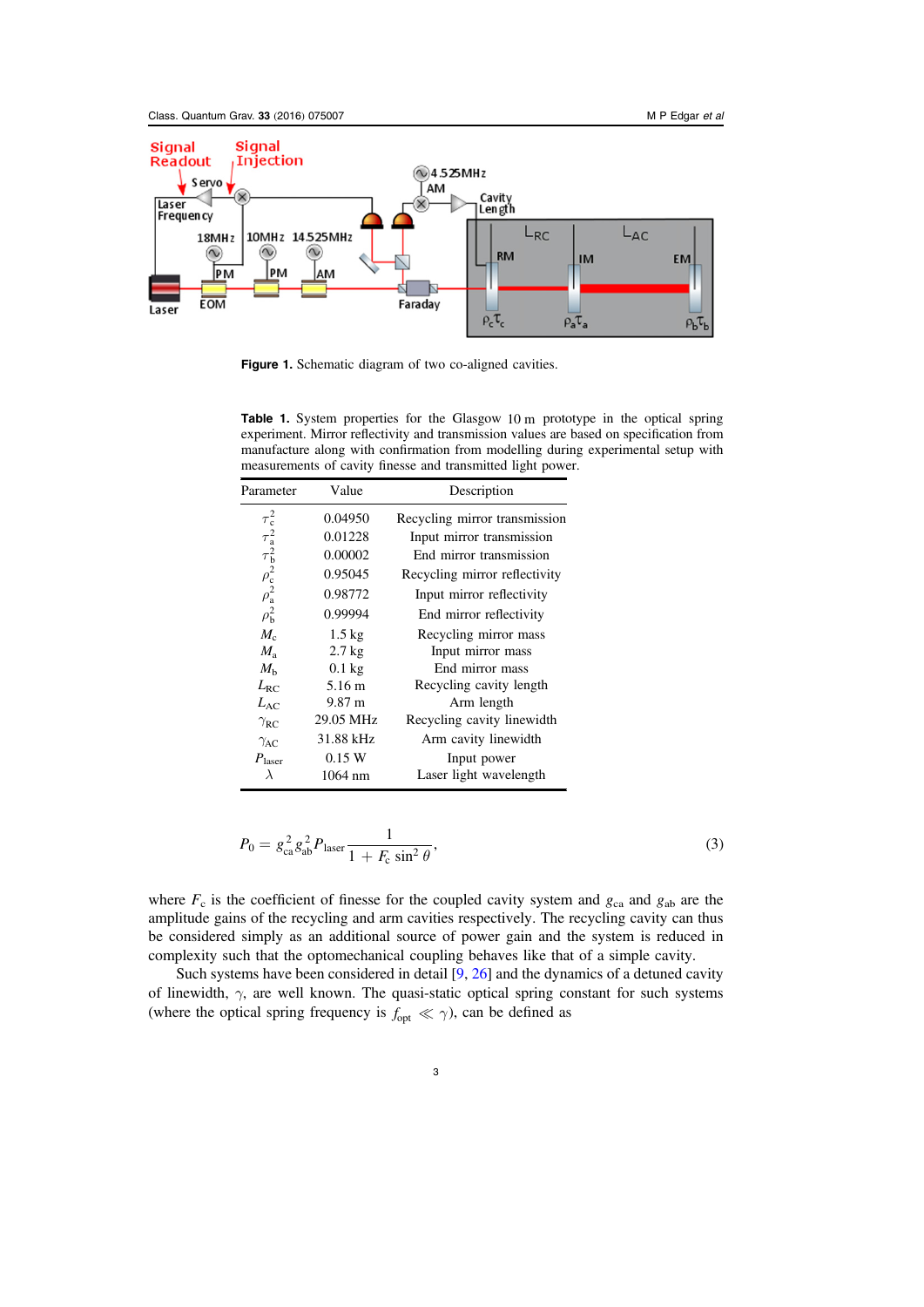<span id="page-4-0"></span>

Figure 2. (Left) Calculated intracavity power (green line) and the optical spring constant (blue line) as a function of detuning for a coupled Fabry–Pérot cavity defined by the parameters in table [1](#page-3-1). (Right) Optical spring strength as a function of cavity detuning and frequency of observation, based on the complete frequency dependent spring strength equation ([5](#page-4-1)).

$$
K_{\rm opt} = -\frac{2}{c} \frac{\mathrm{d}P}{\mathrm{d}L} = \frac{8\pi P_0 F_c \theta}{c\lambda \left(1 + F_c \theta^2\right)^2}.
$$
\n(4)

However, if we consider our experimental parameters (table [1](#page-3-1)), the expected AC power build up is around 2 kW, providing a resonant radiation pressure force on the cavity end mirror  $F_{RP} \approx 13 \mu N$ . It follows that the maximum optical spring strength obtained for a cavity detuning of  $\delta_{\gamma} \approx 0.29$  (detuning parameter expressed as fractional linewidth) is  $K = 9.4 \times 10^5$  N m<sup>-1</sup> with a corresponding optical spring frequency of  $f_{\text{opt}} = 496$  Hz. Using the same parameters the linewidth of the coupled cavity is 3305 Hz) and is therefore sufficiently narrow that any meaasurement process to obtain the optomechanical response will induce motion at comparable frequencies. Hence, the assumption of quasi-static detuning is not sufficient for the experimental system under consideration and the cavity response time must be included in the analysis.

<span id="page-4-1"></span>The frequency dependent optical rigidity has been studied [[9,](#page-8-1) [27](#page-8-16)], and upon simplification can be shown to be

$$
K_{\rm opt}(\omega) = K_{\rm opt} \frac{1 + \delta_\gamma^2}{(1 + i\omega\gamma)^2 + \delta_\gamma^2}.
$$
\n(5)

The complete description of the frequency dependent optical rigidity is complex with the real components attributed to rigidity and imaginary parts describing a velocity dependent damping force. The full form of the optical spring constant is valid for all mirror frequencies, and we see that for sufficiently slow mirror motion ( $\omega \to 0$ ) the imaginary term disappears resulting in the expression obtained earlier for static detuning.

Figure [2](#page-4-0) (right) shows the expected change to the strength of the optical spring constant with respect to detuning and frequency of observation, based on the numerical model. At frequencies greater than the cavity linewidth the spring constant is predicted to change sign. In other words there is a fundamental limit to the observation of an optical spring that is directly related to the response time of the cavity.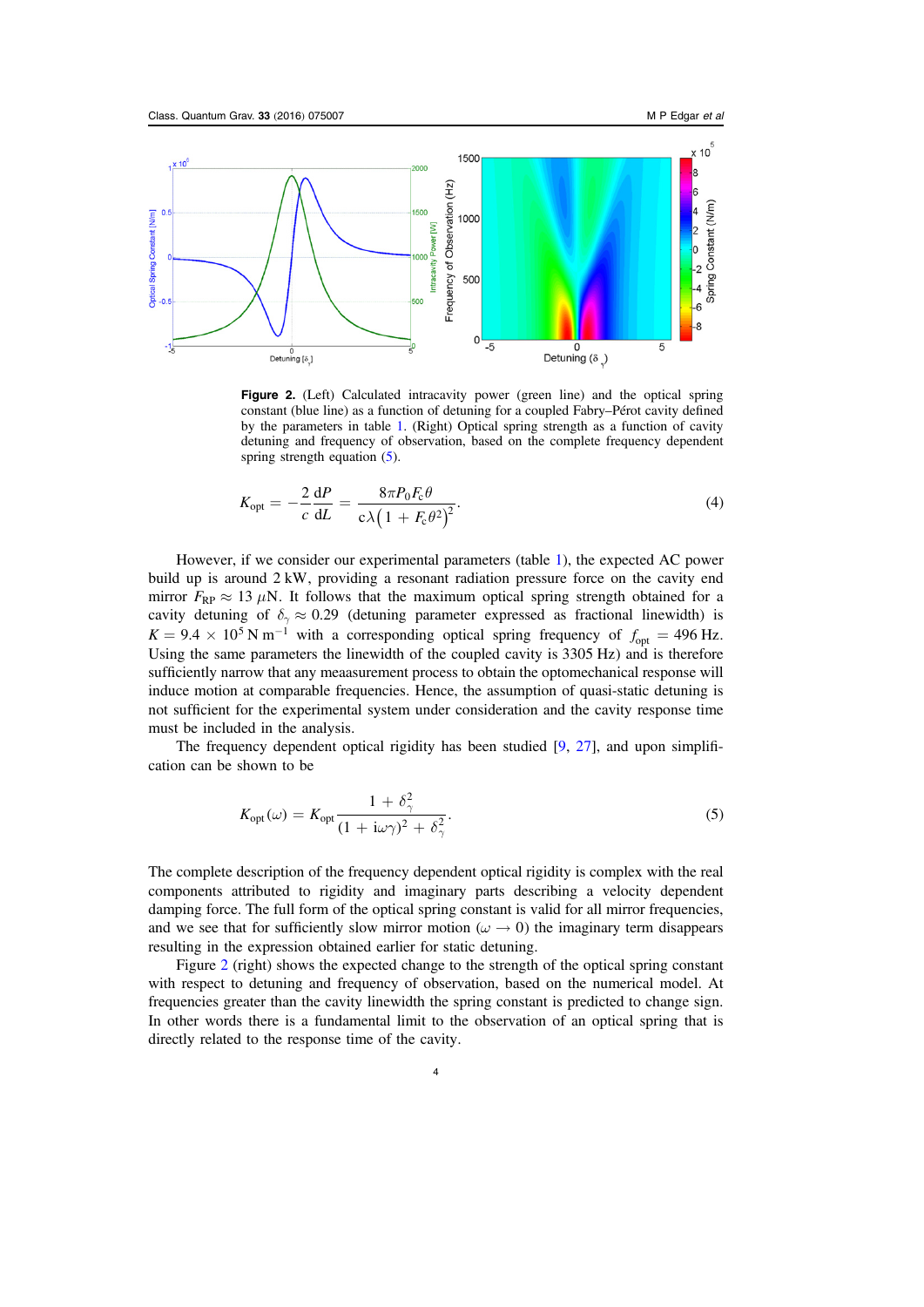#### 3. Description of the experimental setup

#### 3.1. Optical layout of three-mirror coupled cavity

The three-mirror coupled cavity configuration was installed in the Glasgow 10 m prototype interferometer laboratory. Each mirror was suspended as a multi-stage pendulum to provide isolation from seismic vibrations, and housed in a vacuum system to eliminate the effects of acoustic noise and air-currents.

The Glasgow system typically houses 2.7 kg mirrors (test masses) and utilises lower circulating power such that the effects from radiation pressure are negligible, but in this experiment we wanted to accentuate the spring effect. To this end, the AC end mirror was reduced to 100 g to bring the optical spring resonance into an appropriate frequency band to allow unambiguous observation (around 500 Hz) and extend the mass range from those explored in previous experiments [[9,](#page-8-1) [22](#page-8-17), [23](#page-8-18)].

The cavity mirrors were suspended as triple pendulums, providing considerable isolation against ground motion above the fundamental longitudinal pendulum resonance (at around 0.6 Hz). Through careful design choices regarding masses, wire thickness, length and positioning of break-off points it was possible to keep the rigid body modes below 30 Hz, leaving an unobstructed region near the target optical spring frequency range at around a few hundred Hz.

#### 3.2. Coupled cavity control scheme

It is necessary to control the relative positions of the mirrors to maintain the resonant condition for maximum power build up in the AC. In this experiment it was desirable to decouple the length sensing signals from the two cavities and so a scheme was implemented whereby the AC and power recycling cavity length sensing and control signals were separately detected using a combination of the conventional Pound Drever Hall approach and a doubly resonant amplitude-modulated sub-carrier. This orthogonalised control scheme allows for large deviations of each cavity from the centre of resonance, while maintaining decoupling between the coupled cavity control signals. A detailed explanation of the approach used is described in [[25](#page-8-14)].

To introduce detuning, and hence create an optical spring, a DC offset was introduced at the error point of the AC loop, producing a static frequency offset between the laser and the AC. As the AC feedback control is provided by the laser frequency stabilisation loop and has a high bandwidth (100 kHz), this loop maintains the lock and thus ensures stability of the system during detuning.

To measure the response of the optical spring to a perturbation of the system, a test signal was added to the DC offset in the AC control loop. The effect of the optomechanical spring can subsequently be observed by measuring the cavity transfer function.

It should be noted that both the optical spring strength and cavity control signals are dependant on the optical power stored in the cavity. Thus any effect which can alter the stored power during the course of the measurement, such as long-term drifts in cavity alignment or Sidle–Sigg effects [[28](#page-8-19)], will cause fluctuations away from the intended detuning as determined by the DC offset. From observation of power changes on the stored light power during measurements the detuning uncertainty is approximately 0.03  $\delta_{\gamma}$ .

Figure [3](#page-6-0) presents the largest observed optical spring frequency,  $f_{\text{opt}}$ , located at around 496 Hz. As the reduced mass of the coupled two mirror system is known,  $m_r = 96.4$  g, we can determine the rigidity for an optical spring at this frequency by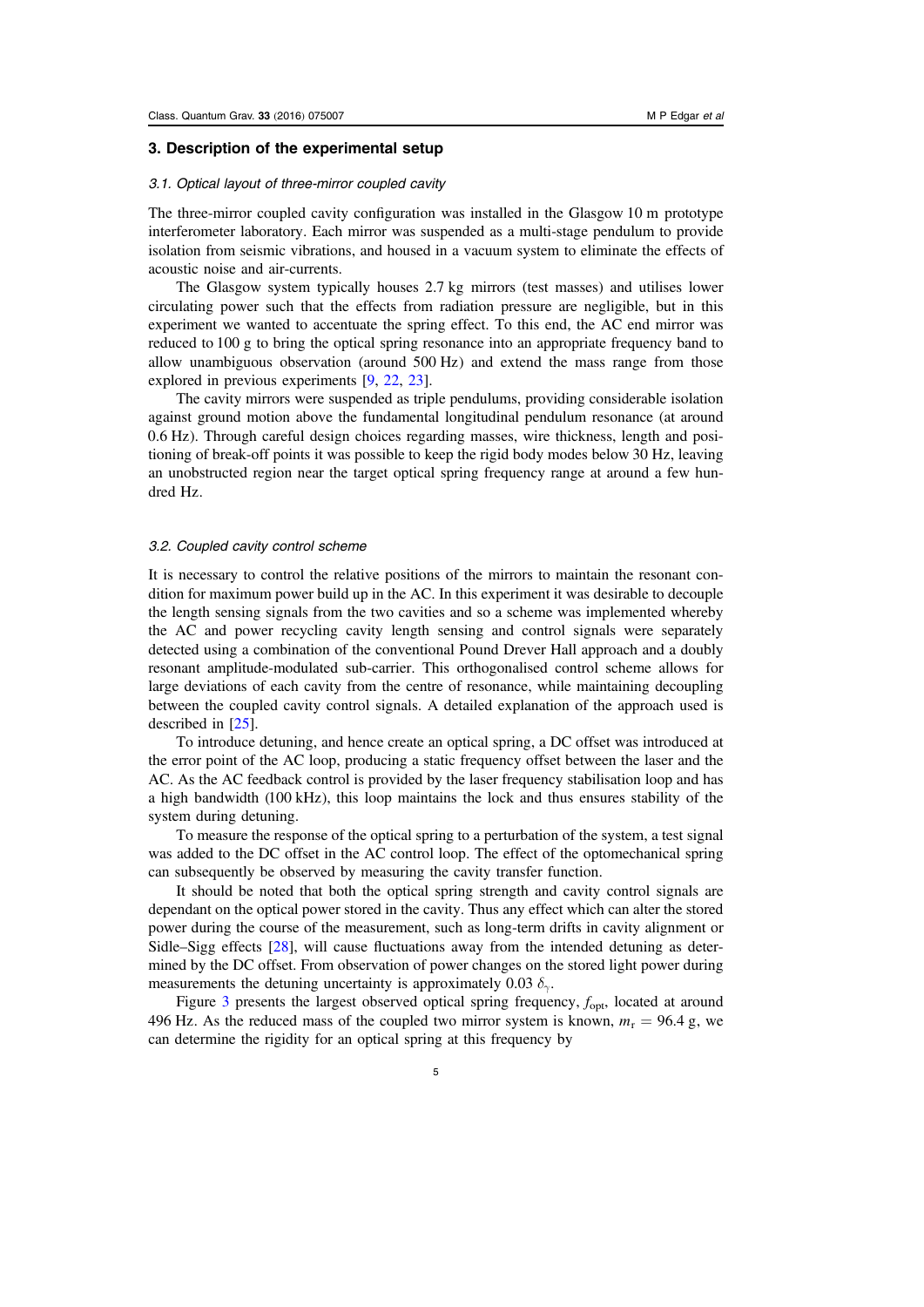<span id="page-6-0"></span>

Figure 3. Full-span frequency response of the coupled arm cavity for no detuning (black) and at maximum detuning (red) before the cavity would fall out of lock. A clear resonance feature at approximately 500 Hz is observed with the phase plot below indicating a distinct 180° phase flip at the optical spring frequency. The measured optical spring feature and frequency agree well with the modelled response for equivalent detuning (red dashed).

$$
K = \left(2\pi f_{\text{opt}}\right)^2 m_r = 9.4 \times 10^5 \,\text{N m}^{-1}.\tag{6}
$$

<span id="page-6-1"></span>Furthermore, using a beam analyser directly after the input mirror, the approximate beam area was found to be  $A = 8.24 \ \mu \text{m}^2$ . By neglecting the expansion of the beam inside the cavity, we can attribute an effective Young's modulus to the stiffness of the light coupling the two cavity mirrors as

$$
E = \frac{KL_{AC}}{A} \approx 1 \times 10^{12} \,\text{Pa.}
$$
 (7)

To put the result from equation ([7](#page-6-1)) into perspective, we can compare it to the Young's modulus of natural diamond  $E_{\text{diamond}} = 1.05 \times 10^{12} \text{ Pa}$  [[29](#page-8-20)], indicating that our investigations on optical rigidity with a fully suspended coupled cavity enabled a effective coupling medium of about the same stiffness as diamond.

To investigate variation of the stiffness of the optical spring with cavity detuning we operated the system with several different DC offsets and estimated the spring frequency in each case. It was found that the clearest marker of the resonant frequency, in the presence of measurement noise, was the point at which the phase trace crossed 90°. Comparison of five measured resonant frequencies plotted as a function of detuning is shown with the numerical model in figure [4.](#page-7-7)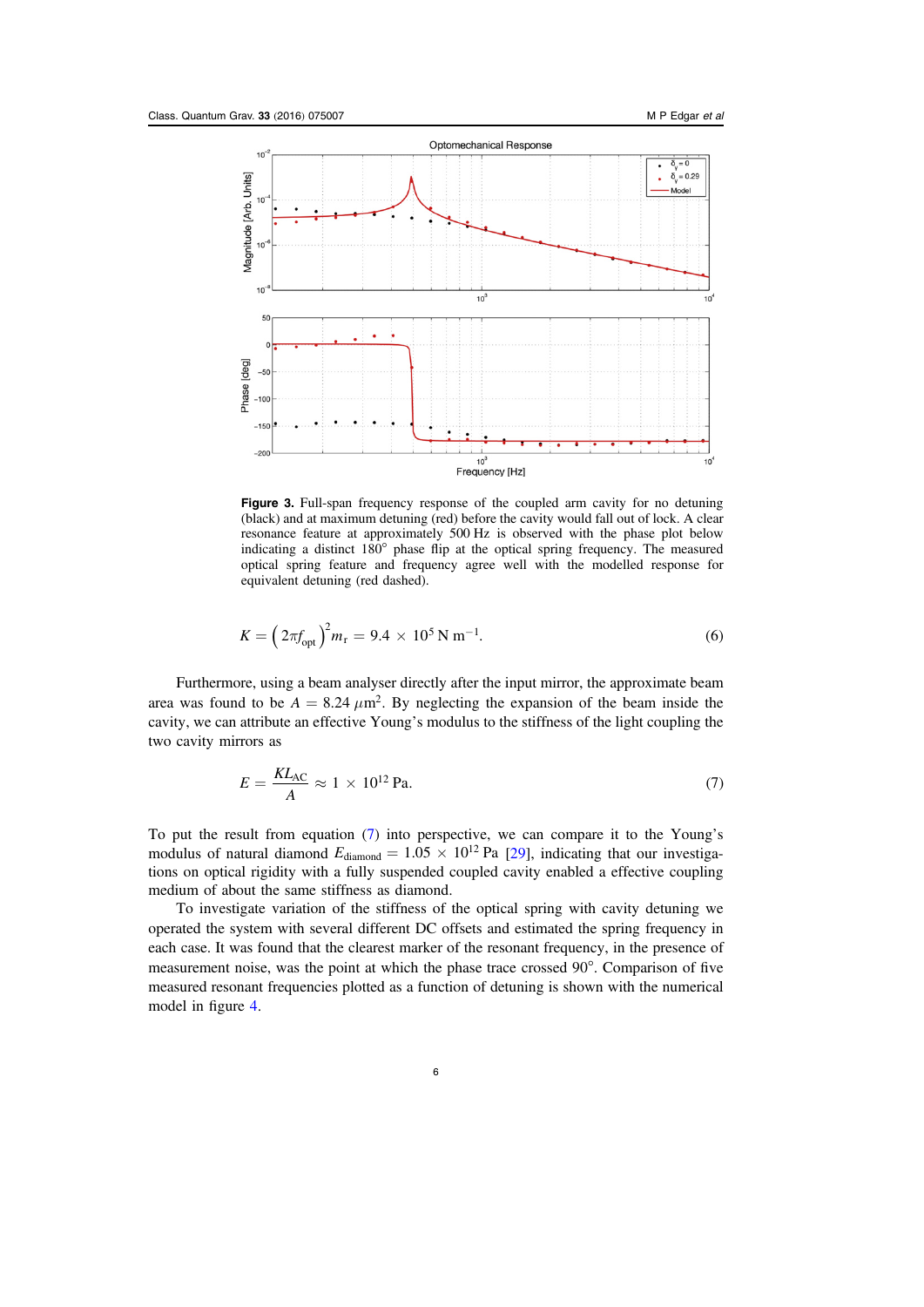<span id="page-7-7"></span>

Figure 4. Measured optical spring locations (red) for known injected offsets to laser frequency, and modelled predictions (blue).

# 4. Summary and future work

The largest optical spring observed at  $f_{\text{opt}} = 496 \text{ Hz}$  corresponds to an optical spring constant of  $K_{opt} = 9.4 \times 10^5$  N m<sup>-1</sup>, for which an effective coupling medium between the cavity mirrors would have a Young's modulus essentially that of diamond.

The main limitation to our measurements was due to residual laser frequency noise. In future experiments, lowering this noise, for example by using a pre-stabilised laser, would allow much shorter measurement times and reduced sensitivity to drift. Lowering mirror losses and increasing the injected optical power would allow even stiffer springs, more appropriate to the 10 kg-scale masses employed in GW detectors.

## Acknowledgments

This work was supported by the University of Glasgow and the Science and Technology Facilities Council. Grant Ref: ST/L000946/1.

## **References**

- <span id="page-7-0"></span>[1] Abbott B P et al 2009 Rep. Prog. Phys. 72 [076901](http://dx.doi.org/10.1088/0034-4885/72/7/076901)
- <span id="page-7-1"></span>[2] Accadia T et al 2011 Class. Quantum Grav. 28 [114002](http://dx.doi.org/10.1088/0264-9381/28/11/114002)
- <span id="page-7-2"></span>[3] Luck H et al 2006 Class. Quantum Grav. 23 [S71](http://dx.doi.org/10.1088/0264-9381/23/8/S10)-8
- <span id="page-7-3"></span>[4] Takahashi R and (the TAMA Collaboration) 2004 Class. Quantum Grav. 21 [S403](http://dx.doi.org/10.1088/0264-9381/21/5/004)–408
- <span id="page-7-4"></span>[5] Abadie J et al 2015 Class. Quantum Grav. 32 [074001](http://dx.doi.org/10.1088/0264-9381/32/7/074001)
- <span id="page-7-5"></span>[6] Willke B et al 2006 Class. Quantum Grav. 23 [S207](http://dx.doi.org/10.1088/0264-9381/23/8/S26)-14
- <span id="page-7-6"></span>[7] Aso Y et al 2013 Phys. Rev. D 88 [043007](http://dx.doi.org/10.1103/PhysRevD.88.043007)